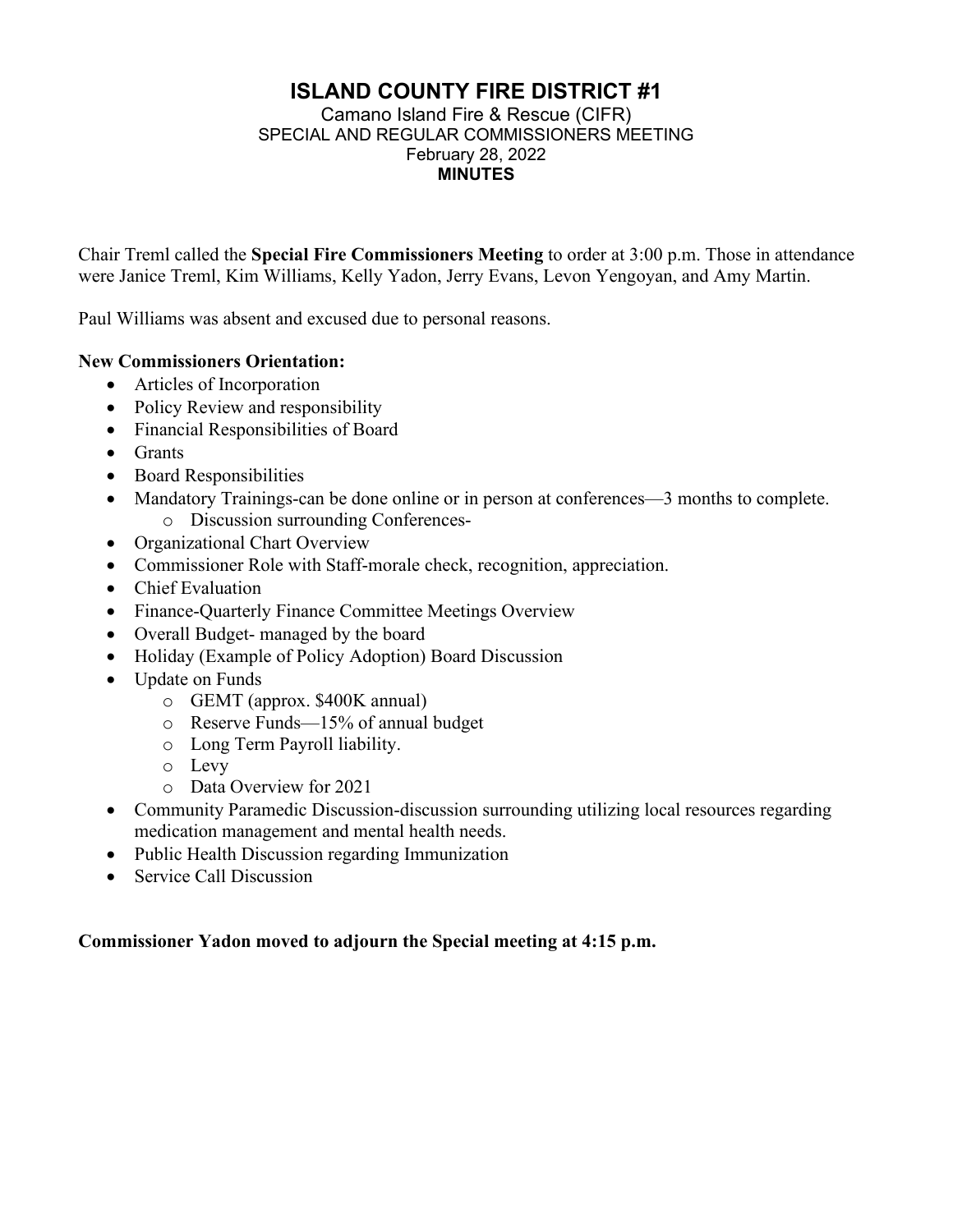2 Camano Island Fire & Rescue Board of Fire Commissioners **Minutes** February 28, 2022

Chair Treml called the **Regular Fire Commissioners Meeting** to order at 4:31 p.m. Those in attendance were Janice Treml, Kim Williams, Kelly Yadon, Jerry Evans, Levon Yengoyan, Craig Helgeland, and Amy Martin.

Paul Williams was absent and excused due to personal reasons

Comm Treml led us in the flag salute.

Comm Treml proposed amending the Agenda to include "Commissioner Goals" under Unfinished Business

# *Commissioner Evans moved to approve the amended agenda; Commissioner K. Williams seconded; motion carried by unanimous vote.*

# **CONSENT AGENDA** –

- 1. Minutes of February 14, 2021 Meeting.
- 2. Approval of Vouchers:

| <b>February 28 Vouchers</b> |              |
|-----------------------------|--------------|
| 3 EFTs                      | \$100,377.41 |
| Payroll EFTs                | \$222,560.77 |
| Expense Vouchers #220152-   |              |
| 220193                      | \$206,962.45 |
| <b>Trust Fund</b>           | \$275.58     |
| <b>All Totaling</b>         | \$530,176.21 |

*Commissioner Yadon moved to approve the Consent Agenda items 1, 2; Commissioner Evans seconded; motion carried by unanimous vote.*

# **PUBLIC INPUT** – None

# **CHIEF'S REPORT** -see attached.

- Speakers: EMS & EMS Billing-MSO Smith and Amy Martin EMS Billing Overview- Amy Martin: process flow, rate comparison, breakdown of payer, medicare/medicaid fee schedule, Breakdown of calls by service level.
- EMS Operations-MSO Tony Smith—History of CIFR medical, maximizing resources, funding, paramedics, strengths are our personnel. Weakness-limited resources. Opportunity: Current healthcare system is overwhelmed-need to look at different solutions.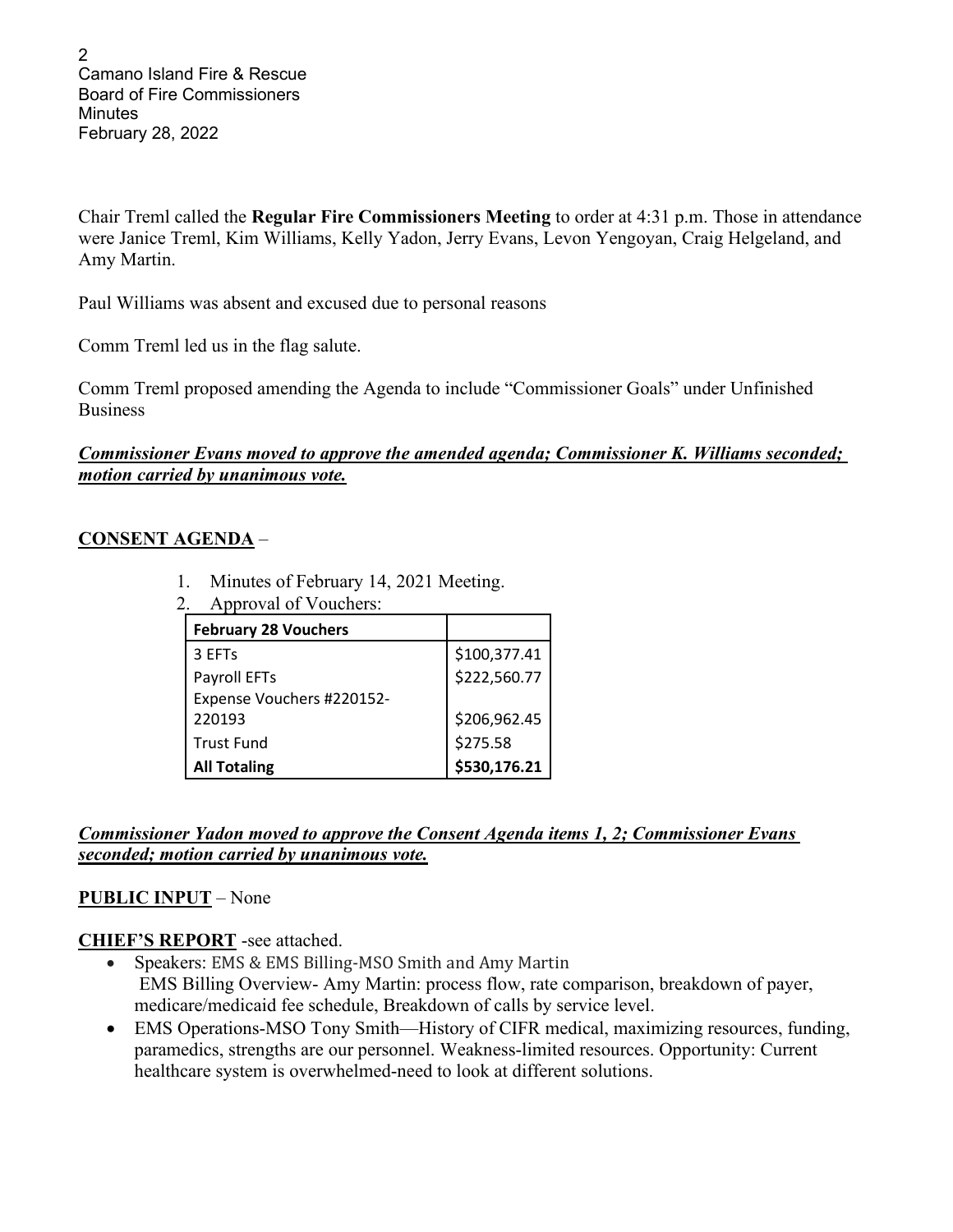# **PRESS & CORRESPONDENCE** – Celia Love Hartley (Mabana Flames) Obituary

# **COMMITTEE REPORTS** –

- ICOM Still searching for a new Director.
- Safety/Risk Management Committee will meet March 10.
- Finance Met and reviewed the budget year to date. On track.
- SNO-ISLE –Meeting this Thursday the  $3<sup>rd</sup>$ . Banquet on March  $26<sup>th</sup>$ .
- Other:
	- o Legislature: Update in Chelan regarding police reform.

# **UNFINISHED BUSINESS** –

A. Policy 108: Delegation of Authority

### *Commissioner K. Williams moved to approve Policy 108: Delegation of Authority; Commissioner Yadon seconded; motion carried by unanimous vote.*

- A. Commissioner Goals
	- a. Going to simplify this year into focusing on strategic planning and then look at risk management. Ad hoc committee for risk management:
	- b. K. Williams and Jan Treml: Risk Management
	- c. Kelly Yadon and, P. Williams or Evans: Strategic Planning

# **NEW BUSINESS**

A. Approval of Volunteers: Henry Oldow and James Milner

#### *Commissioner Evans moved to approve Volunteers Henry Oldow and James Milner; Commissioner K. Williams seconded; motion carried by unanimous vote.*

B. Schoolhouse Foundation Contract

Chief Yengoyan provided the history of the schoolhouse contract which has an upcoming lump sum payment. Schoolhouse has requested that district waive the remaining \$33K or extend out the contract as they have been investing everything back into the building. Chief recommended extending the terms of the contract for ten years until it's paid off.

#### *Commissioner Evans moved to approve an extension of the Schoolhouse Foundation Contract; Commissioner Yadon seconded; motion carried by unanimous vote.*